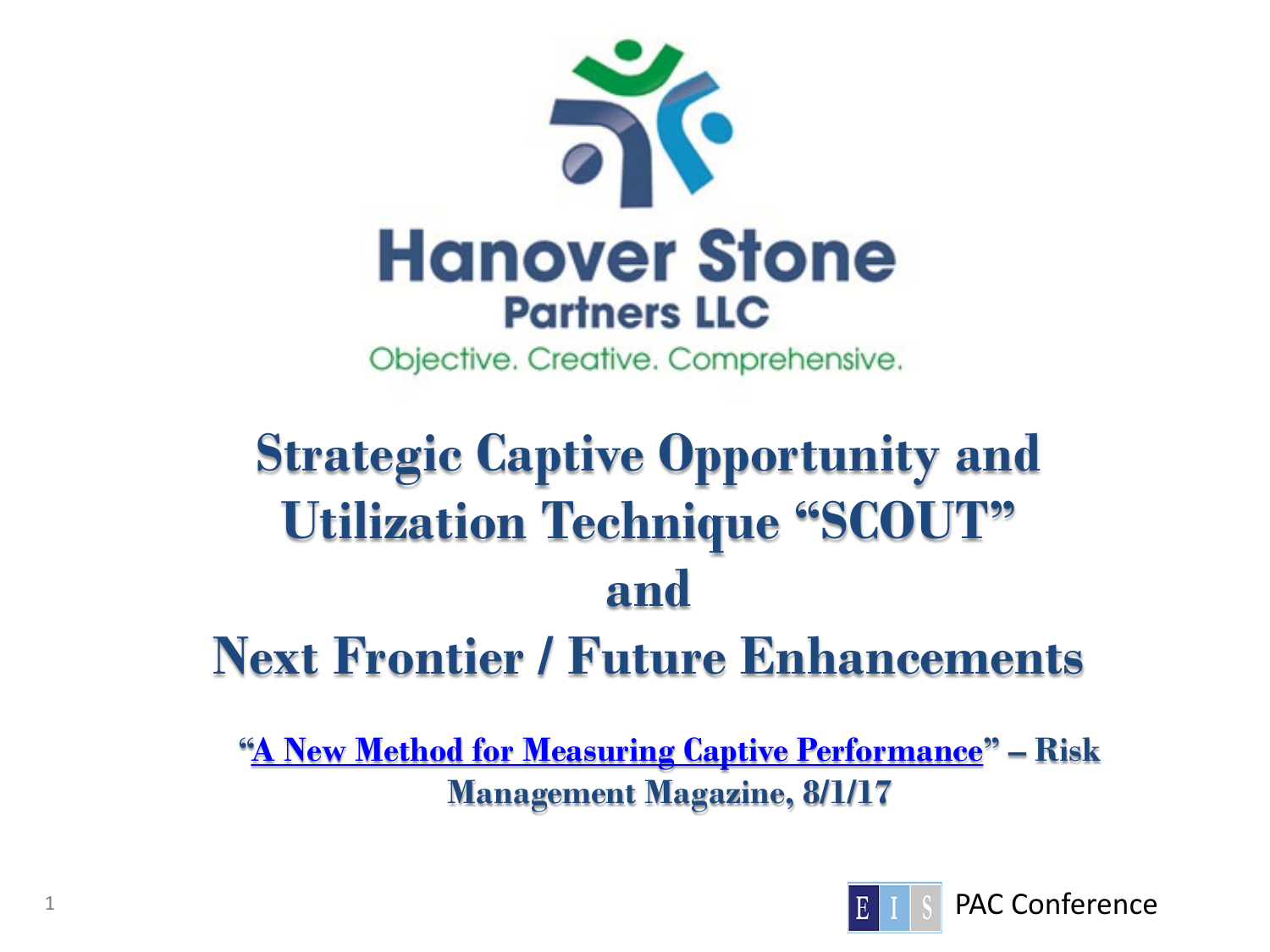

#### **SCOUT**

New captive consultative methodology and analytical tool Improved performance evaluation methodologies Scoreboard and Dashboard focused

The span of interested **Stakeholders** has expanded over time for various reasons to now include

- Senior Financial Leaders
- Captive Boards
- Operational
- Regulators
- Rating agencies (increasingly)



PAC Conference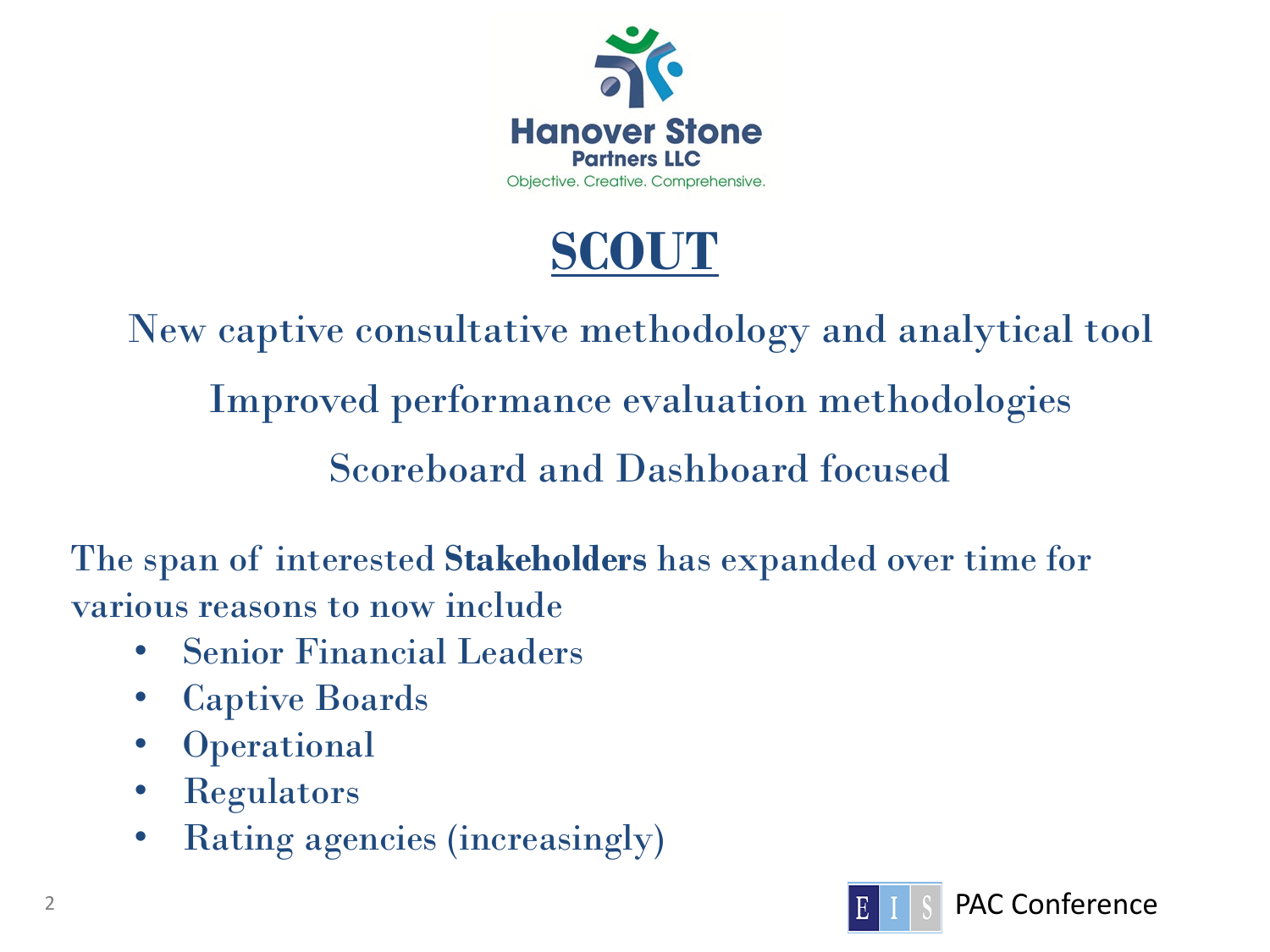

### **SCOUT**

**Effective** tool for risk managers to "translate" risk management information into an understandable format.

**Evaluate** the benefits, opportunities and performance of a captive insurance company.

#### **Compelling Value Propositions**

- Demonstrates Good Governance, Controls and Captive Value to various stakeholders
	- Great tool for RMs to Protect Policyholder Surplus
		- "It's completely tailored & potentially turnkey"



PAC Conference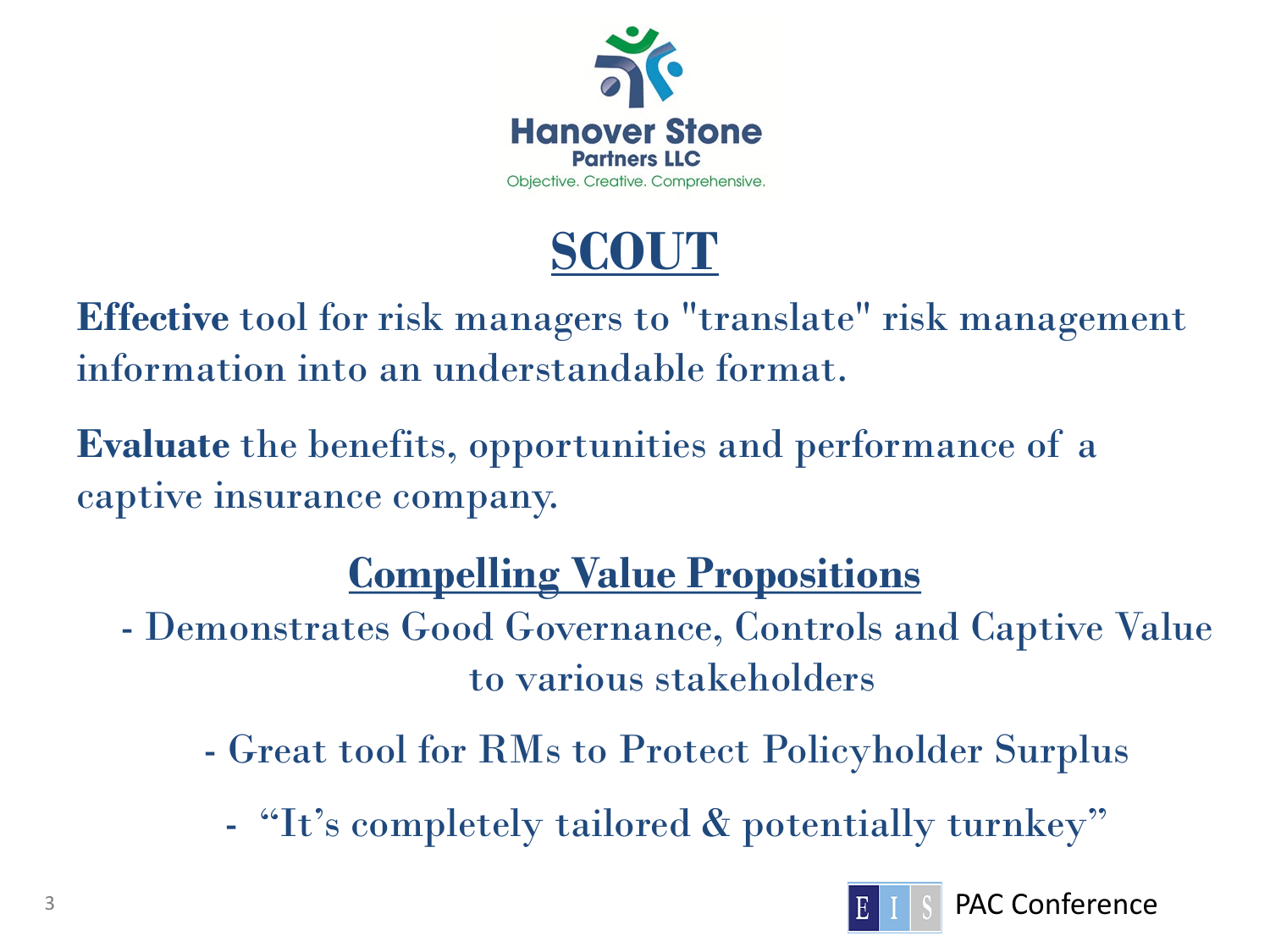



- **Assess how successful / valuable the captive has been according to how the organization measures success**
	- By coverage and over time
	- Managing risk / surplus position
- **Drive business strategies and growth**
- **Evaluate, rank and prioritize current and potential business opportunities** নঁ
- **Significantly improve upon current benchmarking and ratio analysis**  নঁ **techniques**
- **Identify gaps between actual and targeted performance** ন
- **Improve decision making via tracking of Key Performance Indicators** নঁ
- **Optimize and strategize current and future risk management**  নঁ **(programmatic) needs**

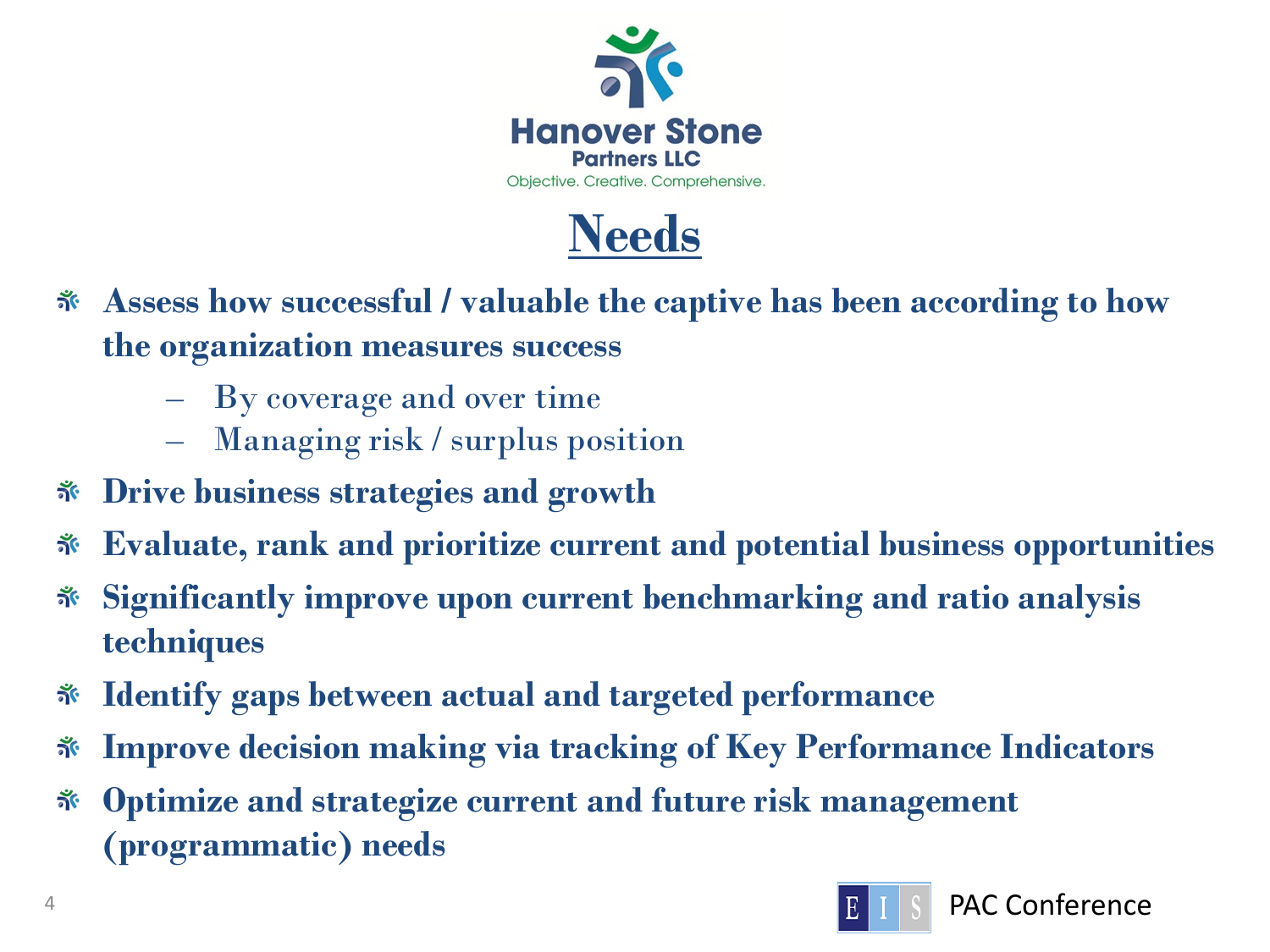

### **Benefits**

- **Make better, faster decisions**
- **Convey meaningful information with simplicity**
- **Illustrate current and future economic benefits**
- **Make the qualitative, quantitative**
- **Deliver a formal process that is consistent and reusable**
- **Enable clear communications across business units, board members, and executives**

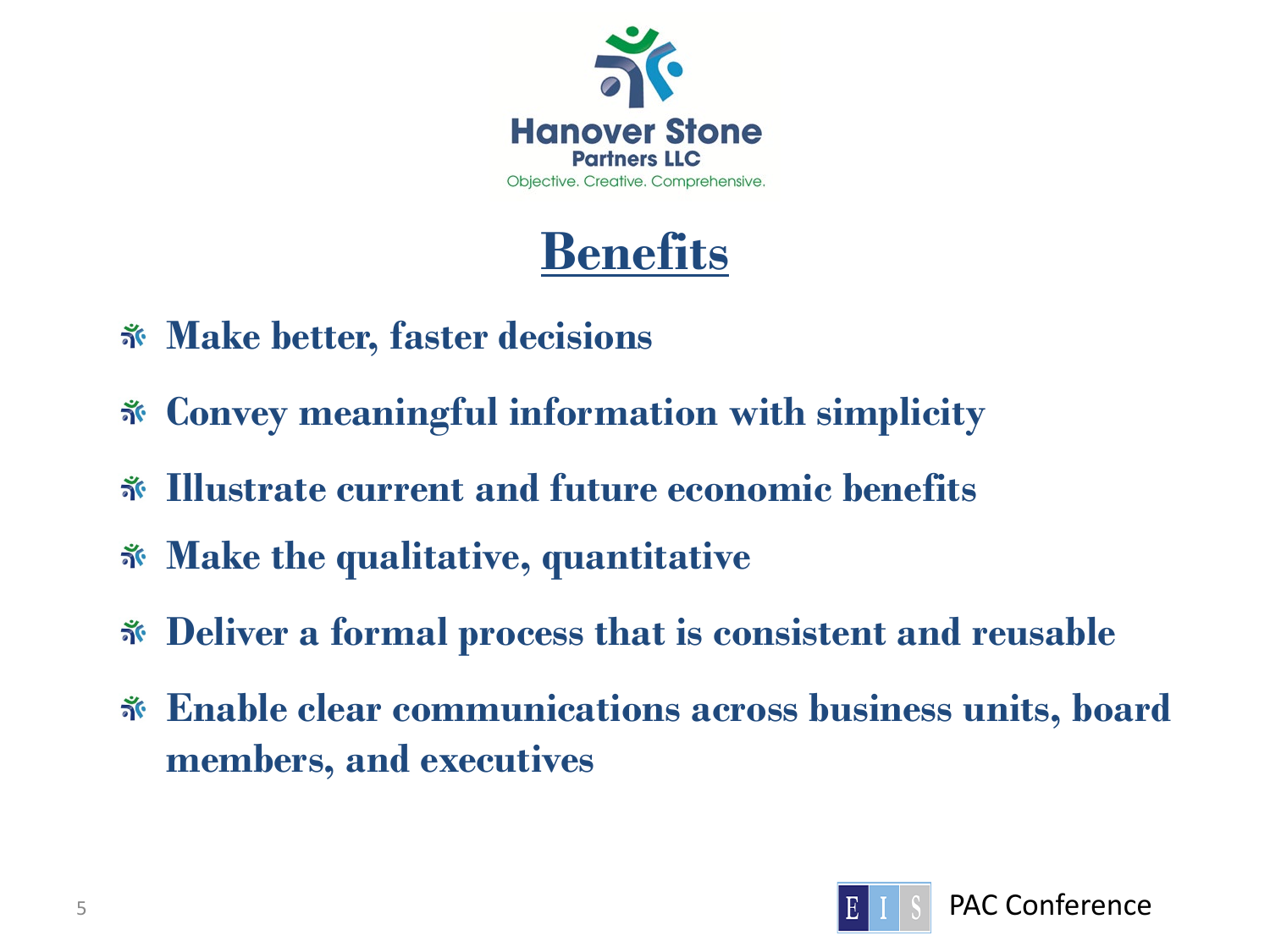

## **Deliverables / Outcomes**

- **Documentation of best practices**
- **Custom Excel application that:**
	- **Captures underlying strategic and tactical considerations via defined KPI metrics ("Scorecard")**
	- **Utilizes an interactive, graphical display for strategic monitoring and reporting of critical needs ("Dashboard")**
	- **Provides a mechanism for addressing forward looking strategic opportunities**

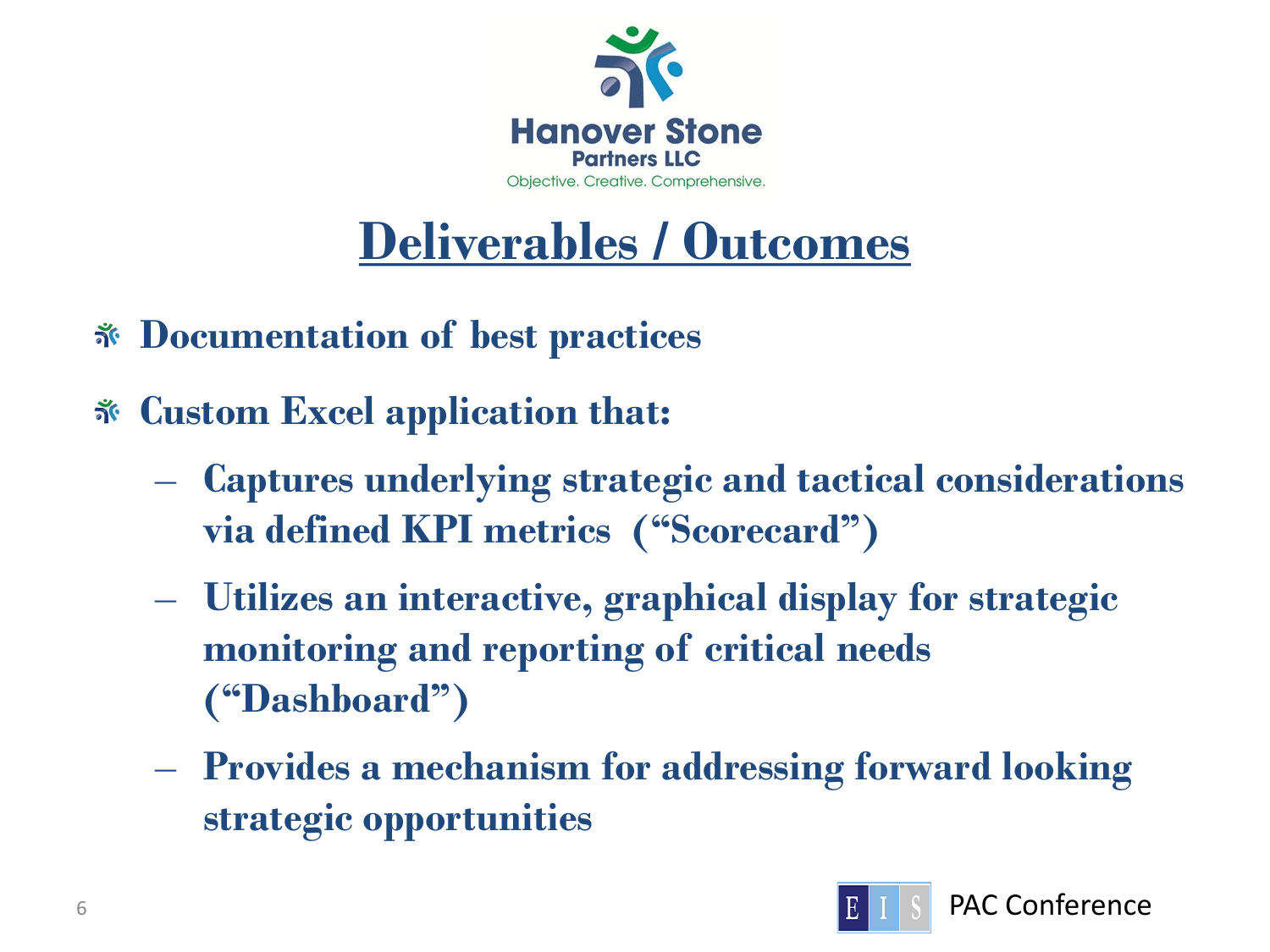

#### **Scorecard**

- **Database to capture underlying strategic and tactical considerations - for existing and potential coverages - via defined Key Performance Metrics ("KPIs")**
	- **Potential quantitative and qualitative KPIs include:**
		- Achieve operational excellence
		- Reduce total costs of risk
		- Build surplus / Maximize risk profile
		- Maximize return on invested capital
		- Improve the risk management function
	- **Defines goal importance and performance ranking metric**
- **FAC Conference Details / drill-down**

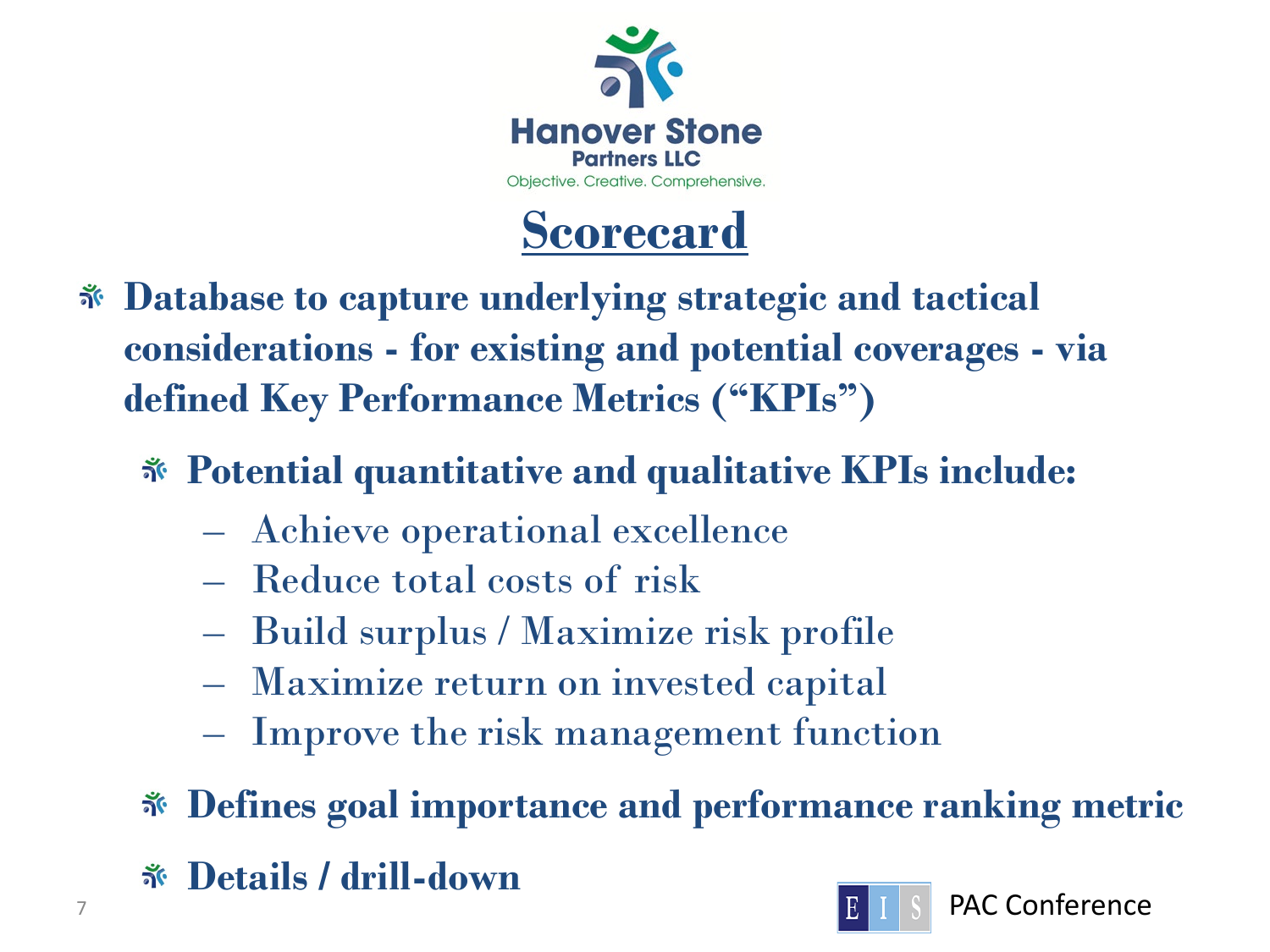

#### **Scorecard Example**

| <b>Captive Performance Evaluation</b><br>Policy Year 2016              |                                                                                              |                                                                        |  |                                                                                              |              |                                                                                           |  |  |  |
|------------------------------------------------------------------------|----------------------------------------------------------------------------------------------|------------------------------------------------------------------------|--|----------------------------------------------------------------------------------------------|--------------|-------------------------------------------------------------------------------------------|--|--|--|
|                                                                        | Goal / Objective                                                                             | Goal<br><b>KPI Type</b><br>Rank                                        |  | <b>KPI Evaluation</b>                                                                        | Perf<br>Rank | Response                                                                                  |  |  |  |
| <b>COVERAGE 1</b>                                                      |                                                                                              |                                                                        |  |                                                                                              |              |                                                                                           |  |  |  |
| 1) Operational Excellence                                              |                                                                                              |                                                                        |  |                                                                                              |              |                                                                                           |  |  |  |
| A) Insurance Company Operations                                        |                                                                                              |                                                                        |  |                                                                                              |              |                                                                                           |  |  |  |
| <b>Underwriting Metrics</b>                                            |                                                                                              |                                                                        |  |                                                                                              |              |                                                                                           |  |  |  |
| Global Organization                                                    | Ensure premium volume adaquately covers loss                                                 | Quantitative $\vert \mathbf{v} \vert \vert$ 5 $\vert \mathbf{v} \vert$ |  | The loss ratio is within the benchmark range.                                                |              | Consider lowering premiums (minimally),                                                   |  |  |  |
| 1,834,654<br>Net Premium                                               | costs and other underwriting expenses. The<br>benchmark loss ratio range is generally 45% to |                                                                        |  | Premium covers losses and aligned services<br>expenses and allows for continued increases to |              | increasing the level of coverage, adding<br>additional coverages, and/or increasing the   |  |  |  |
| 1,050,986<br>Losses                                                    | 95%, depending on volatility of the risk and                                                 |                                                                        |  | surplus capacity. The captive's performance                                                  |              | spend on claims management. Ensure premium                                                |  |  |  |
| 57.3%<br>Current Yr Loss Ratio                                         | need to build surplus capital.                                                               |                                                                        |  | exceeds established goals.                                                                   |              | reflects insurance market conditions and that<br>the captive is not overcharging premium. |  |  |  |
| All Yrs Loss Ratio<br>60.5%                                            |                                                                                              |                                                                        |  |                                                                                              |              |                                                                                           |  |  |  |
| 36.4%<br>Materiality                                                   |                                                                                              |                                                                        |  |                                                                                              |              |                                                                                           |  |  |  |
| 2) Reduce Total Costs of Risk                                          |                                                                                              |                                                                        |  |                                                                                              |              |                                                                                           |  |  |  |
| A) Retention Management<br><b>Insurance Risk Transfer</b>              |                                                                                              |                                                                        |  |                                                                                              |              |                                                                                           |  |  |  |
| <b>B) Other Non-Loss Costs</b>                                         |                                                                                              |                                                                        |  |                                                                                              |              |                                                                                           |  |  |  |
| <b>Taxes</b>                                                           |                                                                                              |                                                                        |  |                                                                                              |              |                                                                                           |  |  |  |
| C) Loss Costs                                                          |                                                                                              |                                                                        |  |                                                                                              |              |                                                                                           |  |  |  |
| <b>Loss Rate Trends</b>                                                |                                                                                              |                                                                        |  |                                                                                              |              |                                                                                           |  |  |  |
|                                                                        | Claims Management Techniques to Control / Lower Claim Costs                                  |                                                                        |  |                                                                                              |              |                                                                                           |  |  |  |
| Loss Prevention and Control Techniques to Lower Claim Costs            |                                                                                              |                                                                        |  |                                                                                              |              |                                                                                           |  |  |  |
| 3) Build Surplus                                                       |                                                                                              |                                                                        |  |                                                                                              |              |                                                                                           |  |  |  |
| A) Protect Business Assets / Stabilize Premiums Losses                 |                                                                                              |                                                                        |  |                                                                                              |              |                                                                                           |  |  |  |
| <b>B) Diversify Into Profitable Business</b>                           |                                                                                              |                                                                        |  |                                                                                              |              |                                                                                           |  |  |  |
| 4) Maximize Return on Invested Funds / Opportunity Cost / Risk Profile |                                                                                              |                                                                        |  |                                                                                              |              |                                                                                           |  |  |  |
| 5) Improve the Risk Management Function                                |                                                                                              |                                                                        |  |                                                                                              |              |                                                                                           |  |  |  |
|                                                                        |                                                                                              |                                                                        |  |                                                                                              |              |                                                                                           |  |  |  |

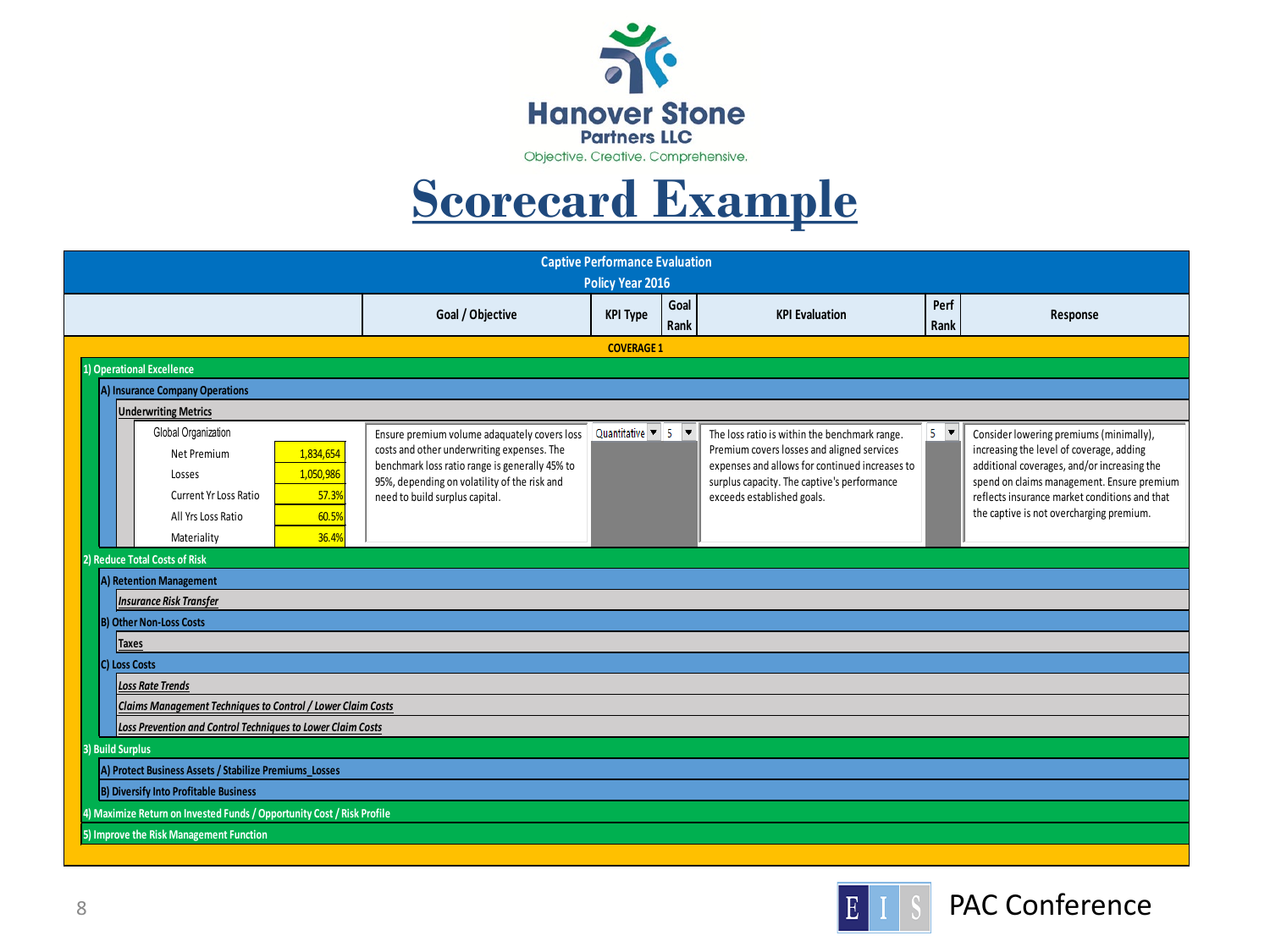



- **Consolidates data in the Scorecard for strategic monitoring, analysis, and reporting**
- **Captures significant data but focuses on the most important information**
	- *Step back from Scoreboard details to see key trends and relationships*
	- *Monitor what is going on at a glance*
- **Offers the ability to easily perform "what if " analysis**
- **Visualizes and tracks trends on captive operations to align**  নঁ **activities with key goals**
- **Identify when and where important adjustments should be made** নঁ
- **Looks attractive and inviting** নঁ
- 9 **Net Creates a "Report Card" Card Ellister Card Ellister Acconference**

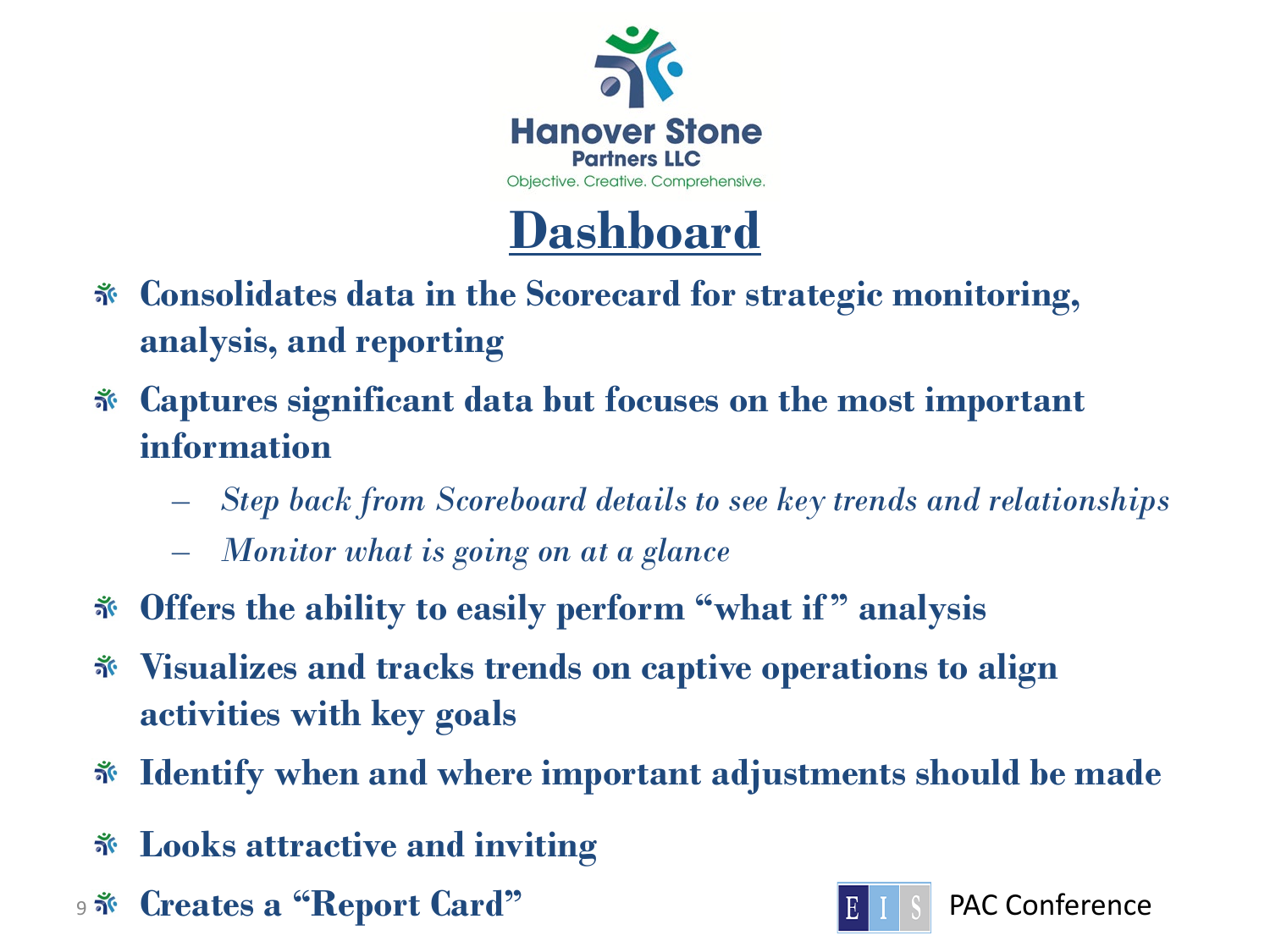

#### **Dashboard Example**

2016 Captive KPI Dashboard

|                  |                             |                               |                      |                  |                         |           |                     |                                            |                     |                             |        |                                     |                       | $\overline{\phantom{a}}$<br>2016                                    |                          |                       |
|------------------|-----------------------------|-------------------------------|----------------------|------------------|-------------------------|-----------|---------------------|--------------------------------------------|---------------------|-----------------------------|--------|-------------------------------------|-----------------------|---------------------------------------------------------------------|--------------------------|-----------------------|
| Coverage         |                             | <b>Underwriting Metrics</b>   |                      |                  |                         | Loss Rate |                     |                                            |                     | <b>Surplus Contribution</b> |        |                                     |                       | Opportunity (Cost) / Benefit                                        | <b>Tax Benefit</b>       | <b>Retention Mamt</b> |
| Type             | Premium<br>Losses           | Loss Ratio                    | Trend                |                  | % Inc / (Dec)           |           | Trend               | Cur Year                                   |                     | Inc / Dec Prev Yr           |        | Aggregate                           | 2% Borrow Cost        | 10% WACC                                                            |                          |                       |
| WC               | 2,110,502<br>1,406,844      | 67%                           |                      |                  | 25.0%                   |           |                     | 803,658                                    |                     | (205, 629)                  |        | 4,501,604                           | 76,875                | (325, 441)                                                          |                          |                       |
| $GL$ / $PL$      | 2,112,547<br>996,544        | 47%<br>$\sqrt{ }$             |                      |                  | 27.0%                   |           |                     | $1,161,003$ X                              |                     | (519, 409)                  |        | 3,620,358                           | 78,598                | (12)                                                                |                          |                       |
| Other            |                             |                               |                      |                  |                         |           |                     |                                            |                     |                             |        |                                     |                       |                                                                     |                          |                       |
| Other            |                             |                               |                      |                  |                         |           |                     |                                            |                     |                             |        |                                     |                       |                                                                     |                          |                       |
| Other            |                             |                               |                      |                  |                         |           |                     |                                            |                     |                             |        |                                     |                       |                                                                     |                          |                       |
|                  | GL / PL                     | $\overline{\phantom{0}}$ 2016 | $\blacktriangledown$ |                  |                         |           | GL / PL             | $\overline{\phantom{0}}$ 2016              |                     | $\blacktriangledown$        |        |                                     |                       | as of 12/31/16                                                      | $\overline{\phantom{a}}$ |                       |
|                  | <b>Quantitative Factors</b> |                               |                      |                  |                         |           | Qualitative Factors |                                            |                     |                             | 350.0% |                                     | <b>Ratio Analysis</b> |                                                                     |                          |                       |
|                  |                             |                               |                      |                  |                         |           |                     |                                            |                     |                             | 300.0% |                                     |                       |                                                                     |                          |                       |
| 5                |                             |                               |                      | 5                |                         |           |                     |                                            |                     |                             | 250.0% |                                     |                       |                                                                     |                          |                       |
|                  |                             |                               |                      |                  |                         |           |                     |                                            |                     |                             | 200.0% |                                     |                       |                                                                     |                          |                       |
|                  |                             |                               | <b>O</b> Underwrite  |                  |                         |           |                     | <b>O</b> Claims Mgmt<br><b>O</b> Loss Cont |                     |                             | 150.0% |                                     |                       |                                                                     |                          |                       |
| Goal Parformance |                             |                               | <b>O</b> Loss Trends | Goal Performange |                         |           |                     |                                            | Reten Mgmt          |                             | 100.0% |                                     |                       |                                                                     |                          |                       |
|                  |                             |                               | Cur Yr Surp          |                  |                         |           |                     |                                            | <b>O</b> RM Control |                             | 50.0%  |                                     |                       |                                                                     |                          |                       |
|                  |                             |                               |                      |                  |                         |           |                     | <b>O</b> Emer Risks                        |                     |                             | 0.0%   |                                     |                       |                                                                     |                          |                       |
| $\overline{2}$   |                             |                               | · Agg Surplus        |                  |                         |           |                     | <b>O</b> Risk Svs                          |                     |                             |        |                                     | Etpense               |                                                                     | Operatine                |                       |
|                  |                             |                               |                      |                  |                         |           |                     |                                            |                     | Premium to Surplus          |        | Reserve to Surgus<br>Risk Retention |                       | Policy year Operating<br>Regards to Vanseless<br>Asset to Liability |                          |                       |
| 1<br>4.5         |                             |                               | 5.5                  | 2                | $\overline{\mathbf{3}}$ |           |                     | 5                                          |                     |                             |        |                                     |                       |                                                                     |                          |                       |
|                  | <b>Goal Priority</b>        |                               |                      |                  |                         |           | Goal Priority       |                                            |                     |                             |        |                                     |                       |                                                                     |                          |                       |



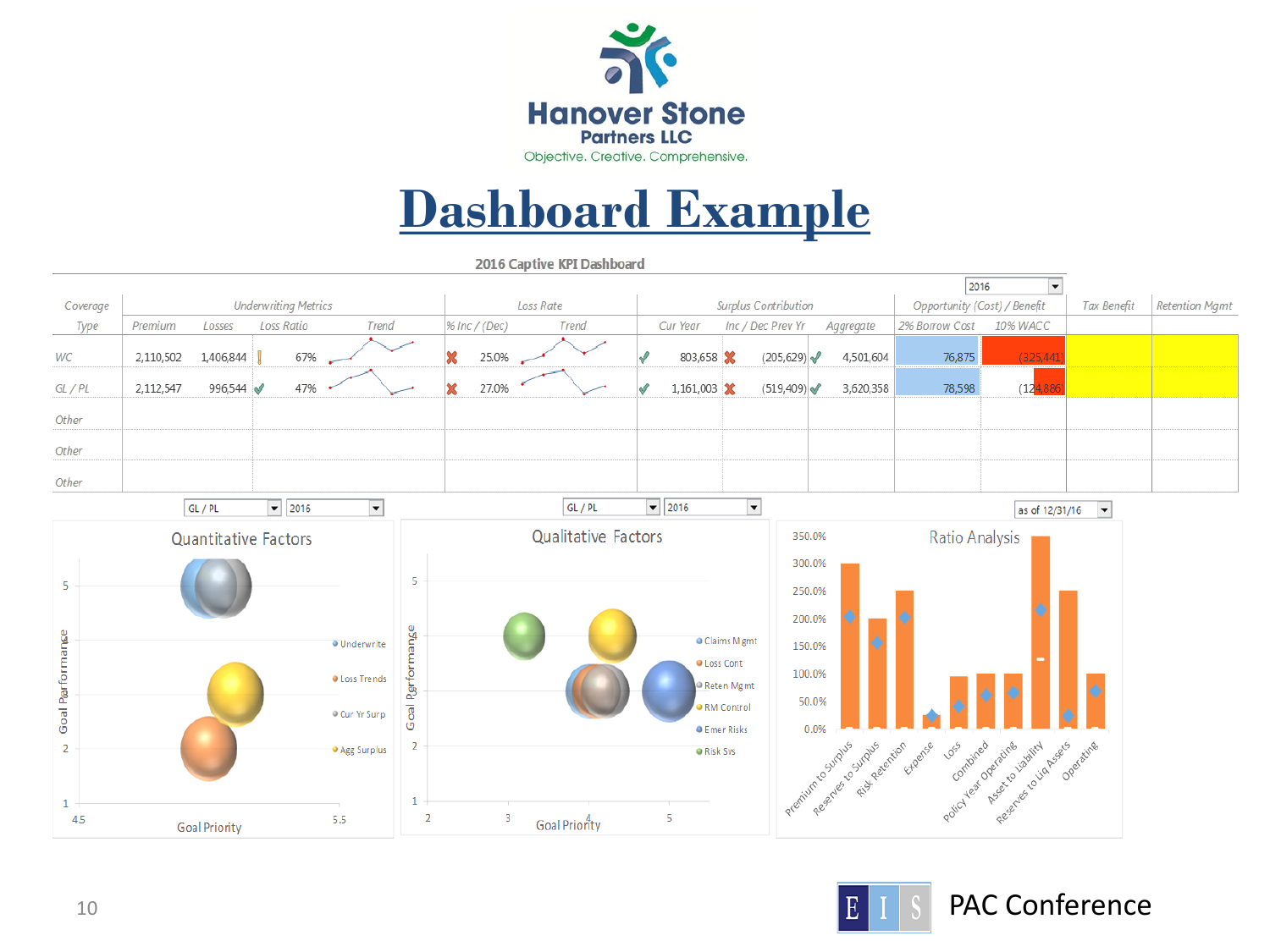

#### **What's Next? Improving SCOUT - TCOR+**

- **Enhancing SCOUT to address any risk financing program**
	- **Adds interactive, connected system of dashboards for each component within a risk management program**
		- **1. Optimal Risk Financing**
			- **Decision support framework to demonstrate optimal risk financing structure**
		- **2. Budgeting and Allocation**
		- **3. Claims and Loss Control Statistics / Analytics**



11 **PAC Conference**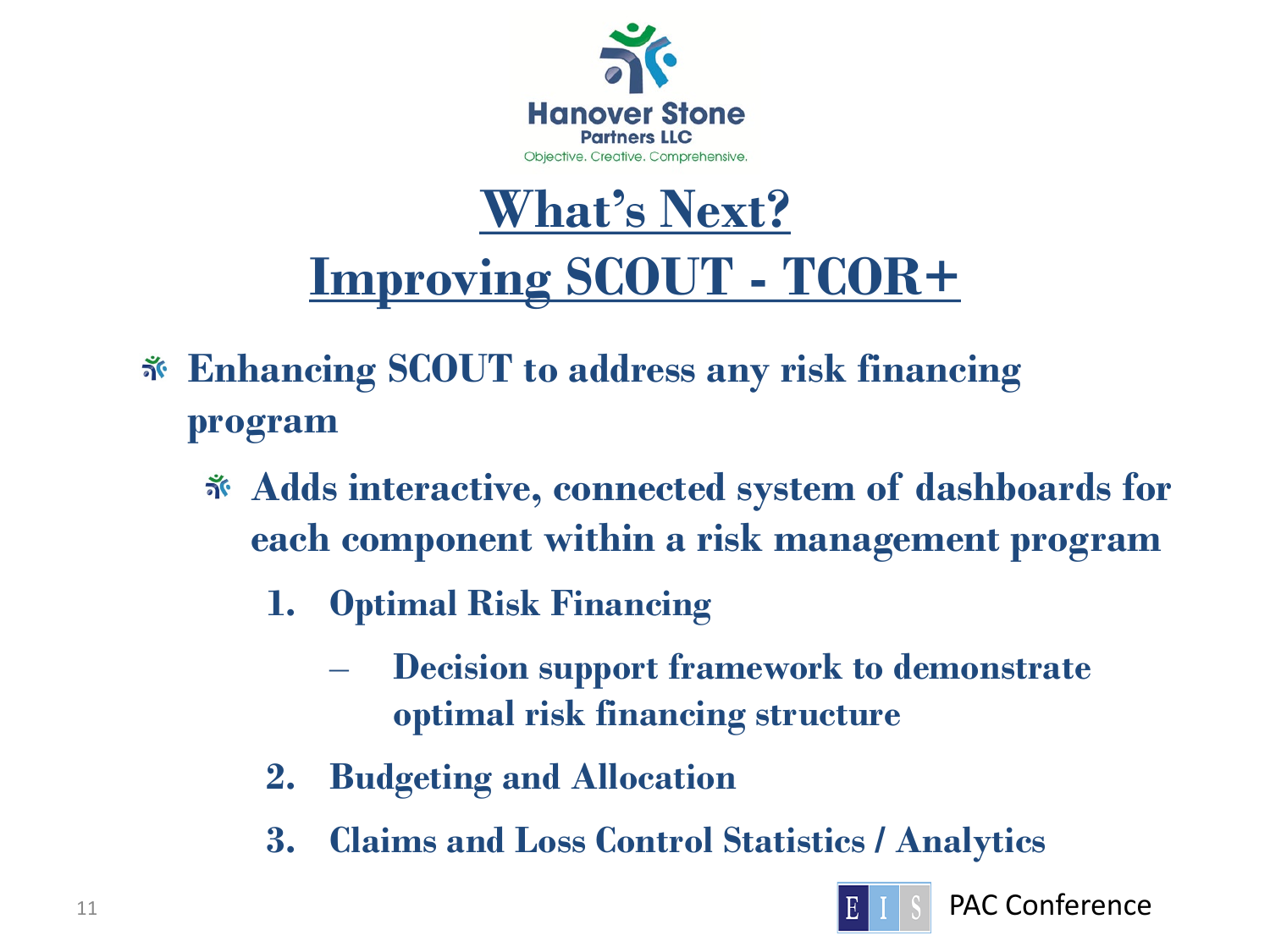

#### **Early TCOR+ Framework**





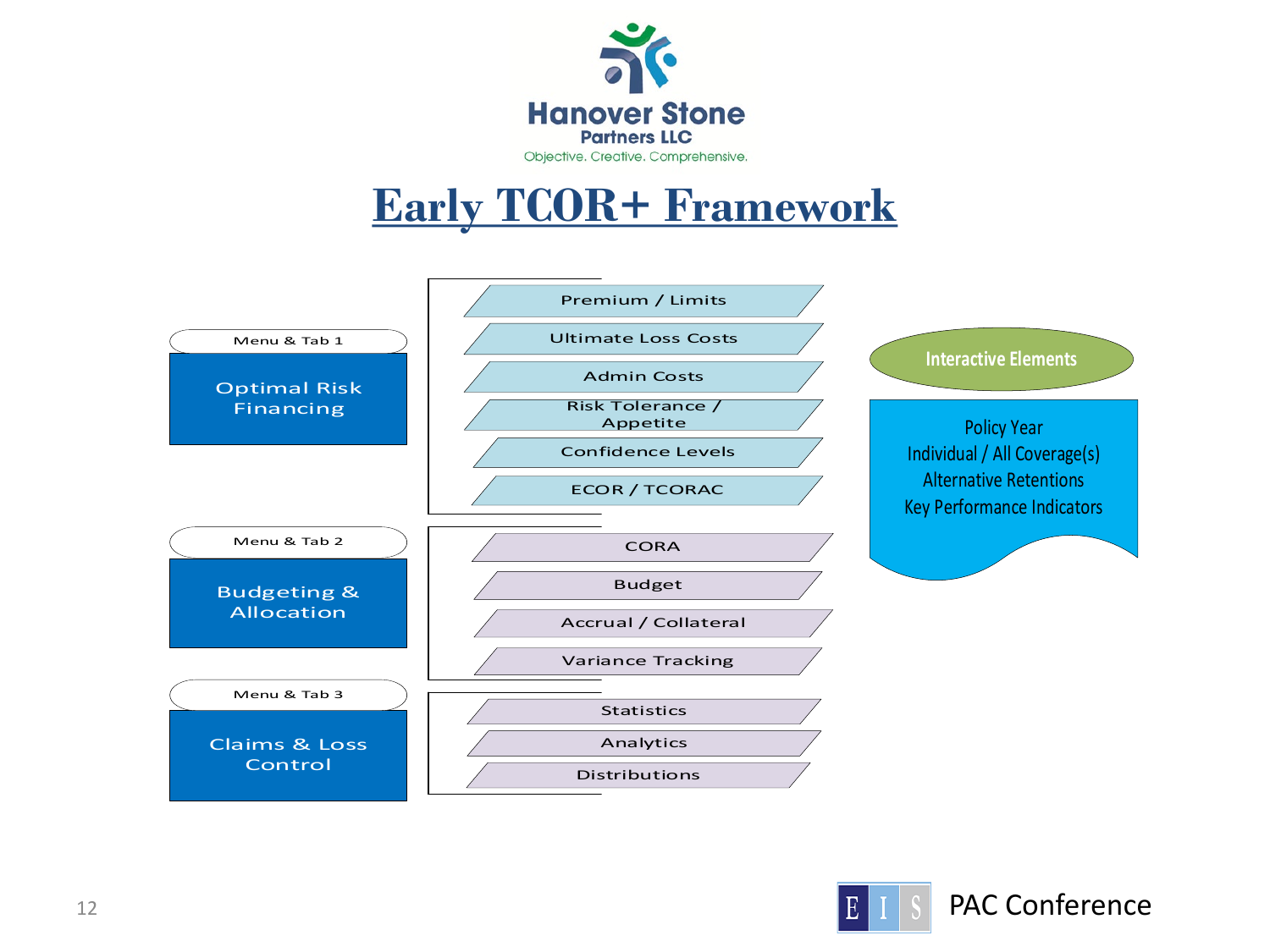# $\Box$  Milliman

# **Risk Financing Decision Framework**

- Risk Tolerance (i.e., risk you are prepared to take)
- Risk Appetite (i.e., risk you are comfortable taking)
- Optimize your risk taking (i.e., determine its value relative to above)
- Key Variables (at alternative risk retention levels)
- **Key Considerations**
- **Key Decision Criteria**

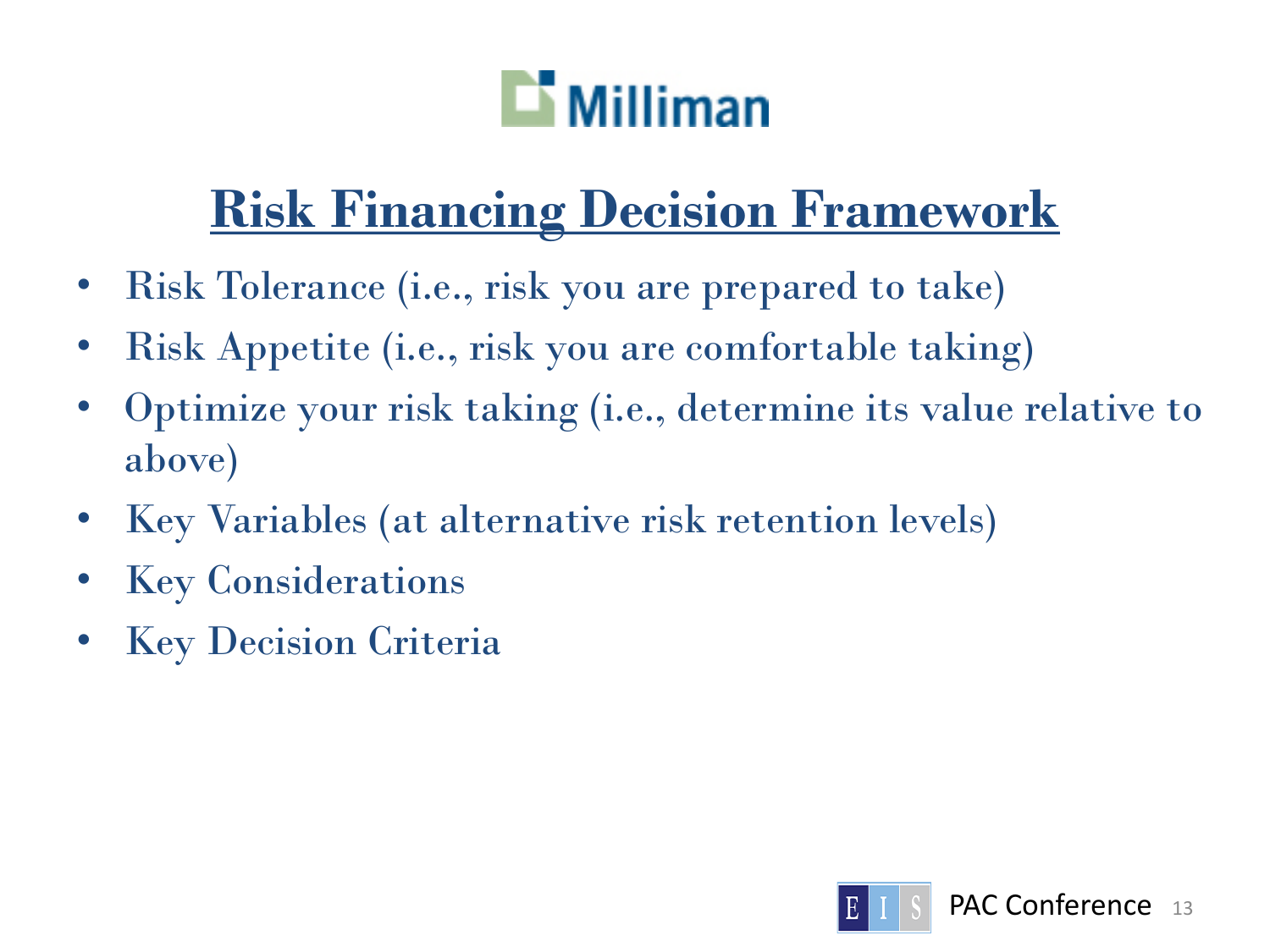

# **Key Variables**

- Projected losses (retained and excess)
- Premium (insurance and/or reinsurance) quotes
- Operating expenses not included in premium (e.g., internal risk management, unbundled claims administration fees, broker fees, state assessments, premium taxes)
- Risk / Capital
- Taxes / deductibility
- Investment Income
- Time value of money

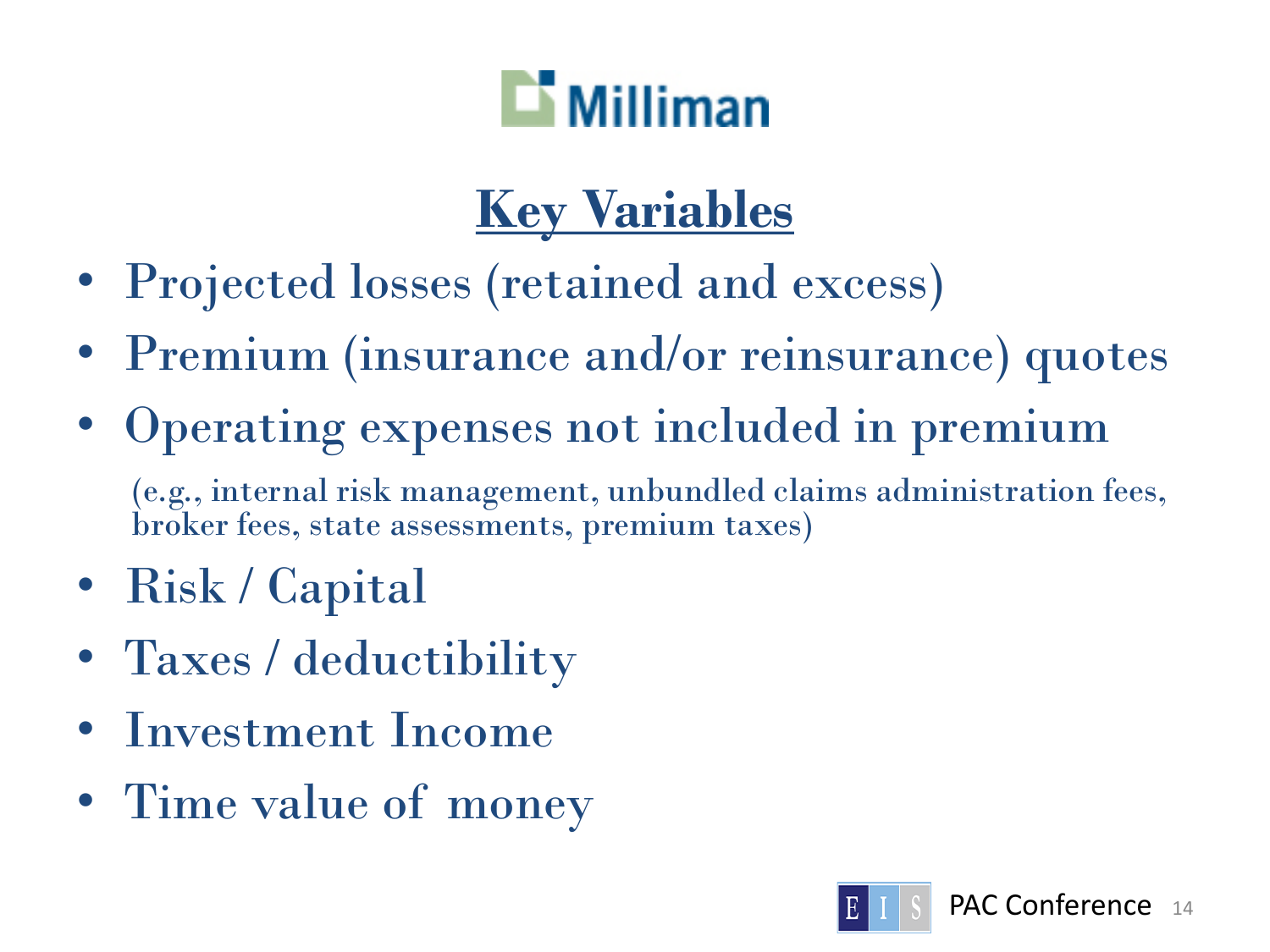

## **Key Considerations**

- How to measure risk?
- Most important decision criteria / metrics?
- Desired planning time horizon (short-term vs long-term)
- Funding / capital considerations
- Insurance market cycles

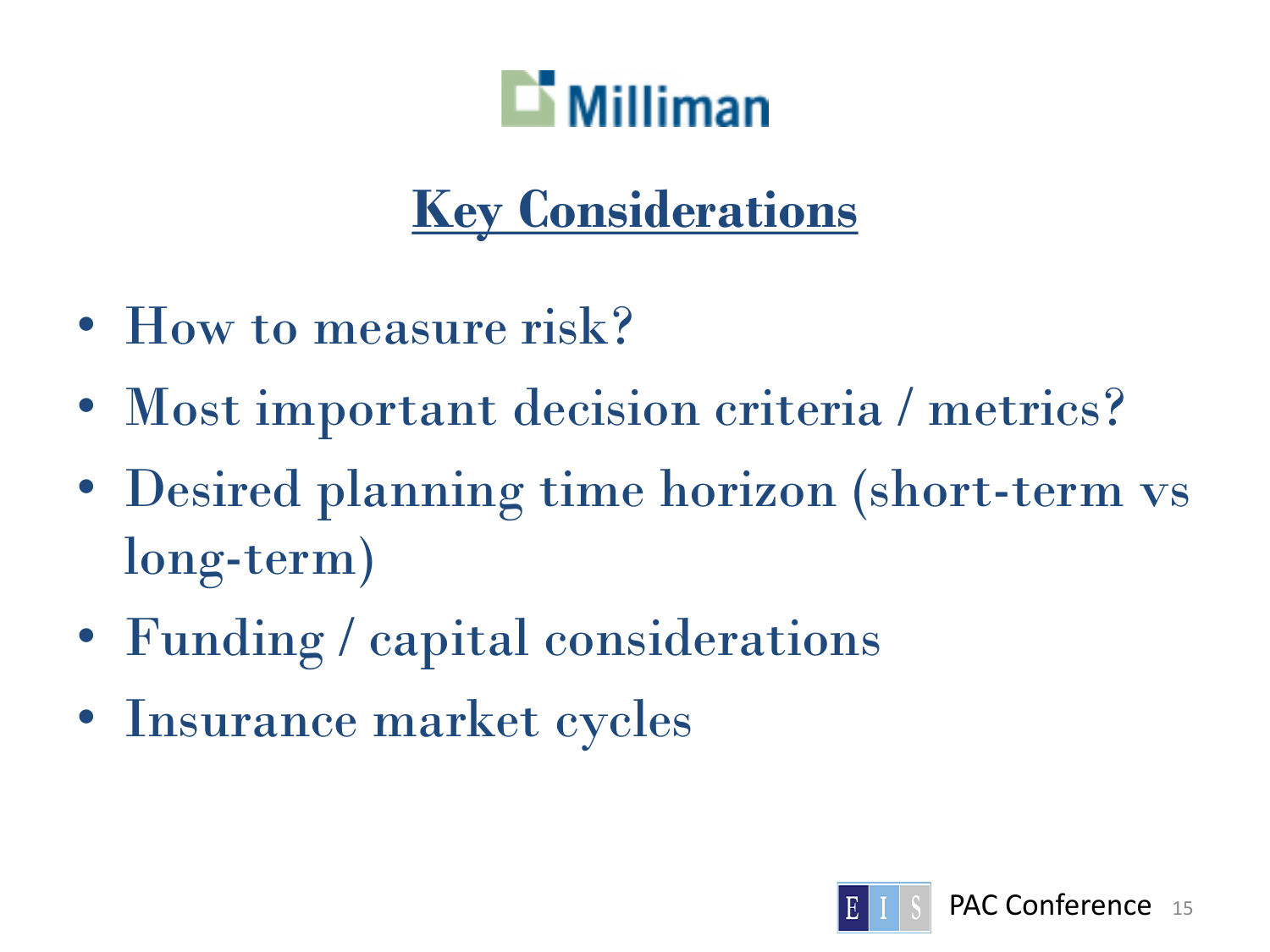

# **Key Decision Criteria**

- Metrics
	- Total Cost of Risk ("TCOR") minimize
		- Expected losses + excess/reinsurance costs + operating expenses
	- Total Cost of Risk and Capital ("TCORAC") minimize
		- Expected losses + excess/reinsurance costs + operating expenses + cost of capital-at-risk
	- After-Tax Return on Equity ("ROE") maximize
		- Net Income / Invested Capital
		- Applicable to captive only

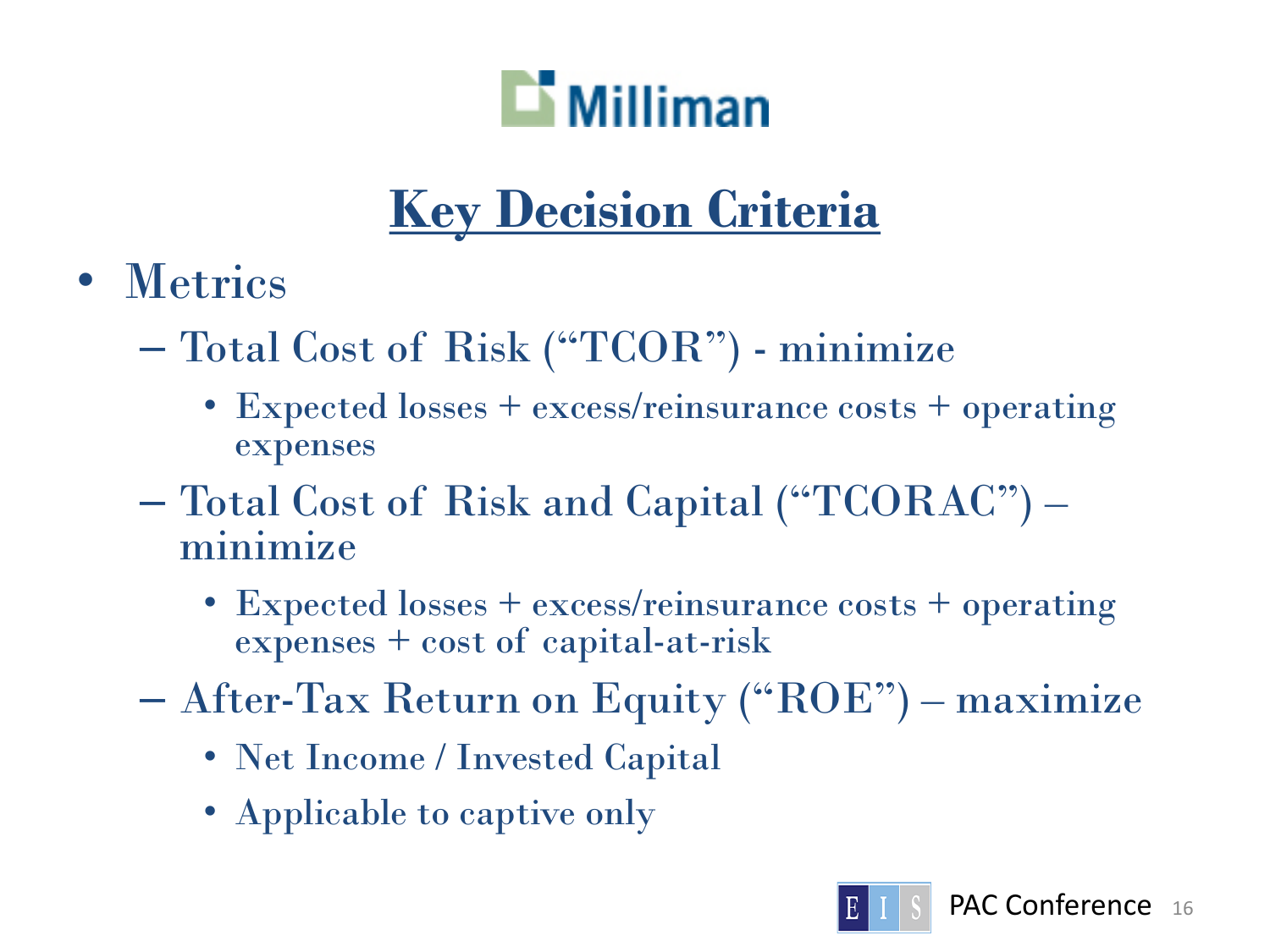



# **TCORAC Decision Criteria**







NOTE: This process and the resulting output are limited, and a more detailed actuarial analysis could result in different outcomes.

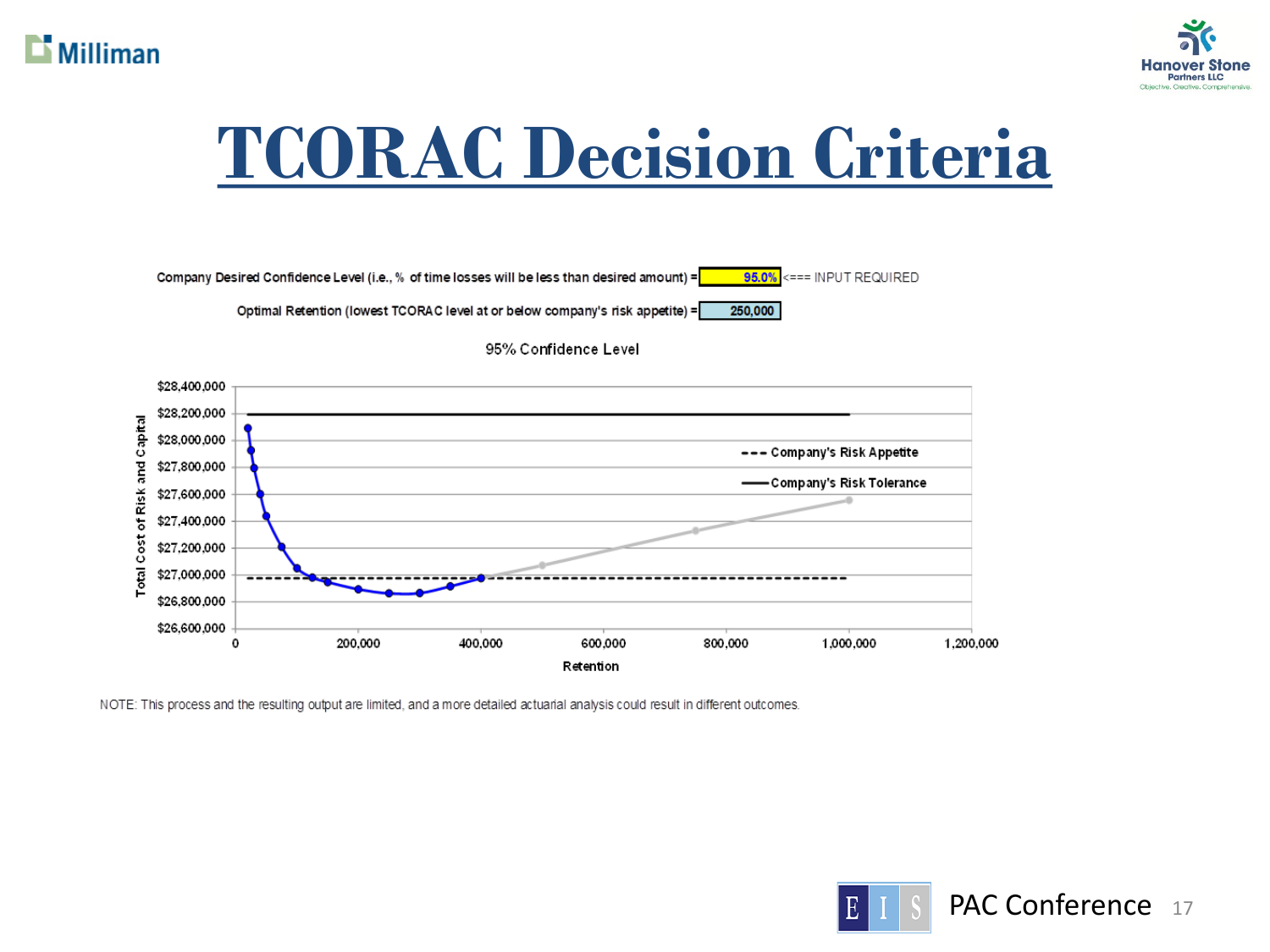

| <b>Decision Criteria</b>                             | <b>Guaranteed Cost</b> | Self-Insurance                                                                              | <b>Captive</b>                                                                                     |
|------------------------------------------------------|------------------------|---------------------------------------------------------------------------------------------|----------------------------------------------------------------------------------------------------|
| <b>Minimize TCOR</b>                                 | Applicable             | Applicable, yet<br>Suboptimal                                                               | Applicable, yet<br>Suboptimal                                                                      |
| <b>Minimize TCORAC</b>                               | N/A                    | Optimal in comparing<br>vs. captive, and in<br>comparison against<br>alternative retentions | Optimal in comparing<br>vs. self-insurance, and<br>in comparison against<br>alternative retentions |
| <b>Maximize After-tax</b><br><b>Return on Equity</b> | N/A                    | N/A                                                                                         | Optimal; compare to<br>Corporate hurdle rate                                                       |

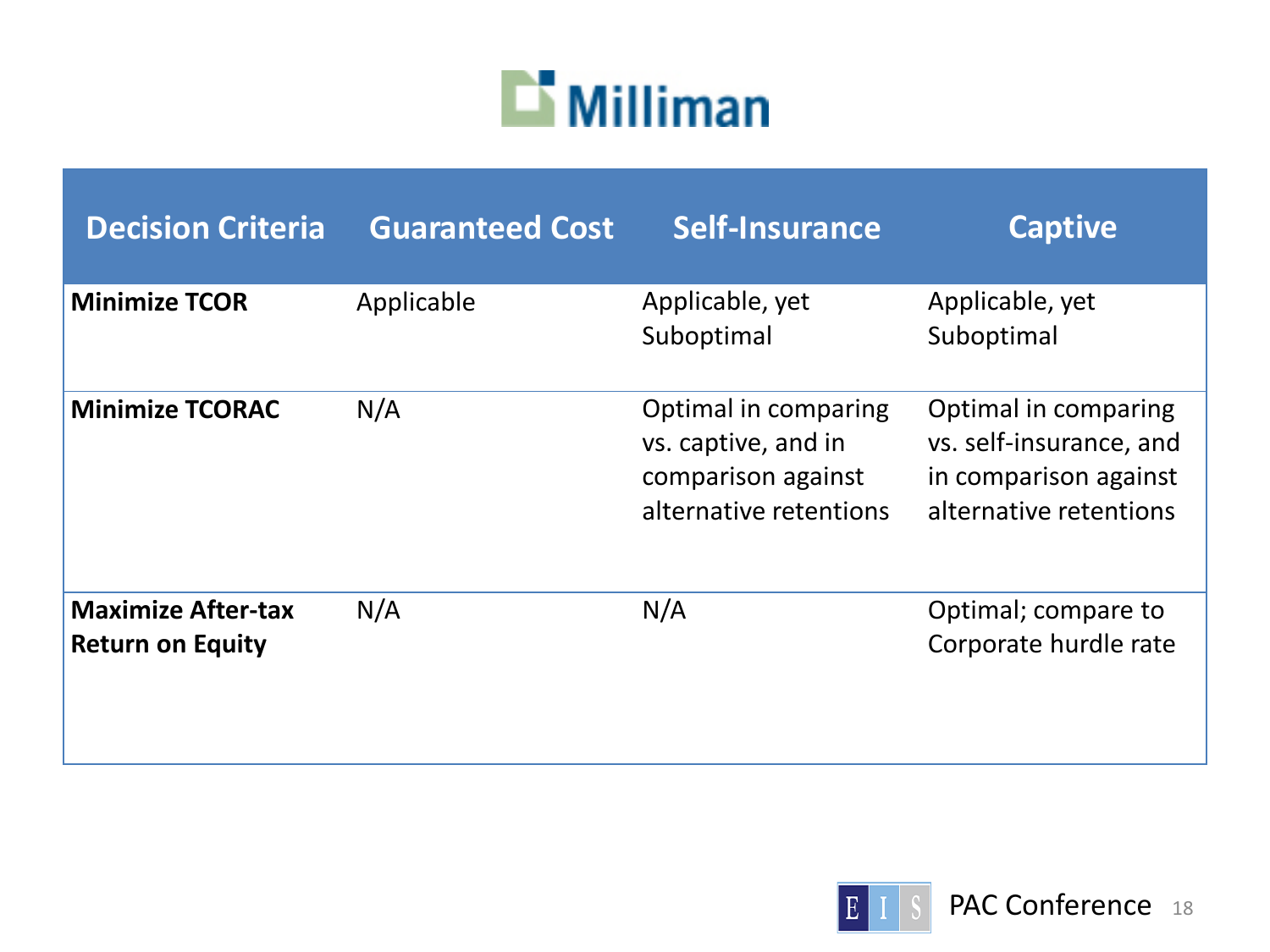

## **Expansion / Application Possibilities**

- **Integrated / Enterprise Risk Management ("ERM")**
- **Assets or inter-company investments (balance sheet)**
- **Regulatory compliance, per enhanced governance**
- **Ratings agency reviews**
- **Workers' Compensation claims predictive analytics**